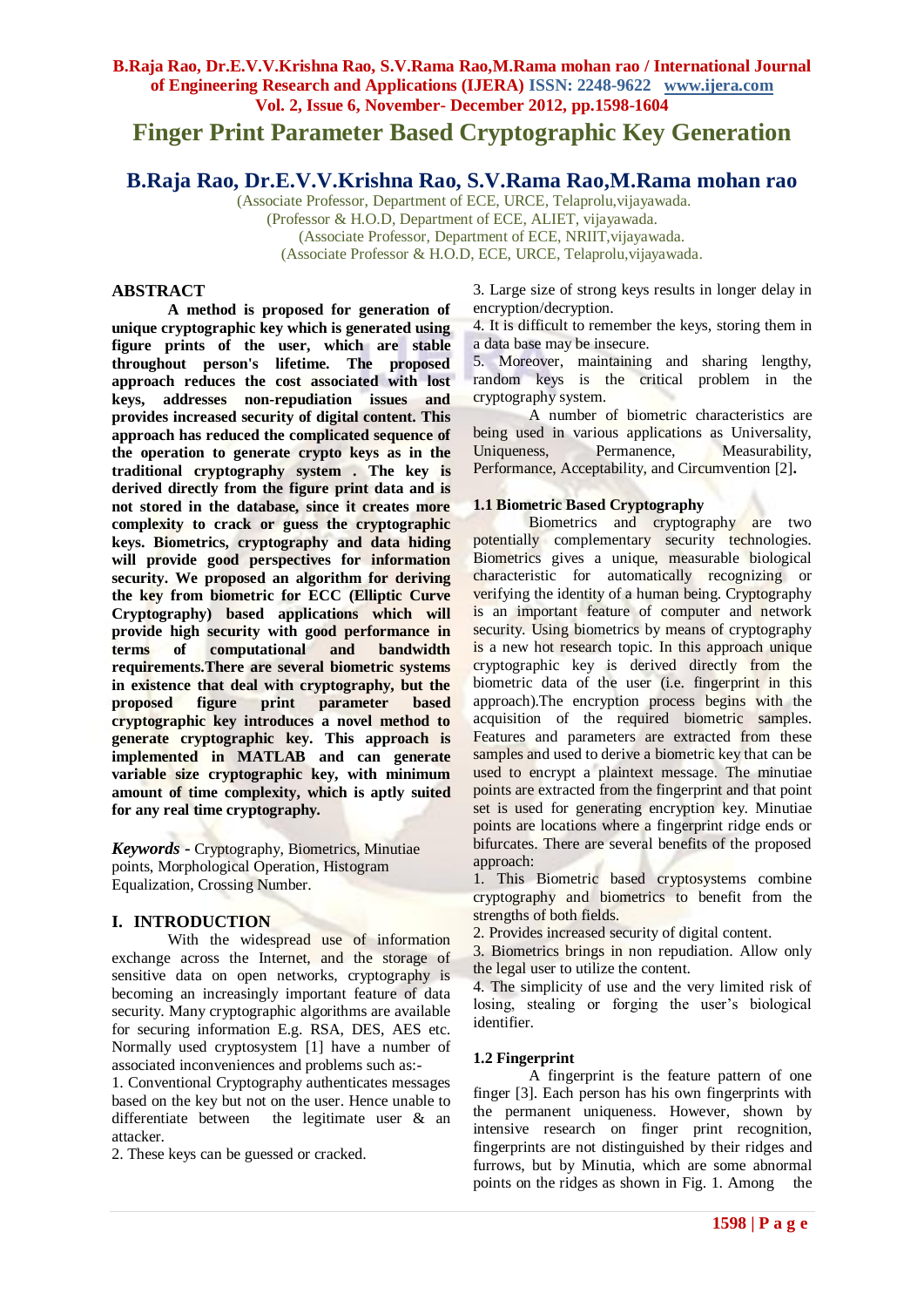variety of minutia types reported in literature, two are mostly significant and in heavy usage: one is called termination, which is the immediate ending of a ridge; the other is called bifurcation, which is the point on the ridge from which two branches derive. Valley is also referred as Furrow, Termination is called as Ending, and Bifurcation is also called as Branch.

The general shape of the finger print is generally used to pre-process the images .The first scientific study of figure print was made by Galton who divided the figure print into 3 classes.ie Loop, whorl and arch.



**Fig.1.finger print types (a) arch (b) right loop (c) left loop (d) double loop (e) whorl (f) tent arch**

The loop is by far the most common type of figure print .The human population has figure prints in the following percentages.

#### **05%**.

## **Loop – 65 % Whorl -30 % Arch -**

In this approach fingerprint is used as a biometric parameter for generation of encryption key. Fingerprints have been used for over a century and are the most widely used form of biometric identification. The fingerprint of an individual is unique and remains unchanged over an individual's lifetime. A fingerprint is formed from an impression of the pattern of ridges on a finger. A ridge is valley is the region between two adjacent ridges. The set of minutiae types are restricted into only two types, ridge endings and bifurcations, Ridge endings are the points where the ridge curve terminates, and bifurcations are where a ridge splits from a single path to two paths at a Yjunction. Figure 1 illustrates an example of a ridge ending and a bifurcation. In this example, the black pixels correspond to the ridges, and the white pixels correspond to the valleys.



**Minutiae examples :** Bifurcation Ridge ending dot island





 Trifurcation opposed Ridge crossing opposed bifurcations ridge ending

**fig.2. Minutiae types with examples.** 

## **1.3 Unique Features Of Fingerprint :**

1. Each fingerprint is unique to individuals i.e. no two fingers have identical ridge characteristics.

2. They are highly universal as majority of the

population have legible fingerprints.

3. They are very reliable as no two people have same fingerprint. Even identical twins having similar DNA, are believed to have different fingerprints.

4. Fingerprints are formed in the fetal stage and remain structurally unchanged throughout an individual's lifetime.

5. It is one of the most accurate forms of biometrics available.

6. Fingerprint acquisition is non intrusive and hence is a good option.

## **II. CRYPTOGRAPHIC KEY GENERATION FROM FINGER PRINT BIOMETRIC**

In our approach we have selected fingerprint as the biometrics feature for generating cryptographic key. We have extracted minutiae points from the fingerprint and that point set is used for generating cryptographic key.



**fig.3.Block diagram of key generation system**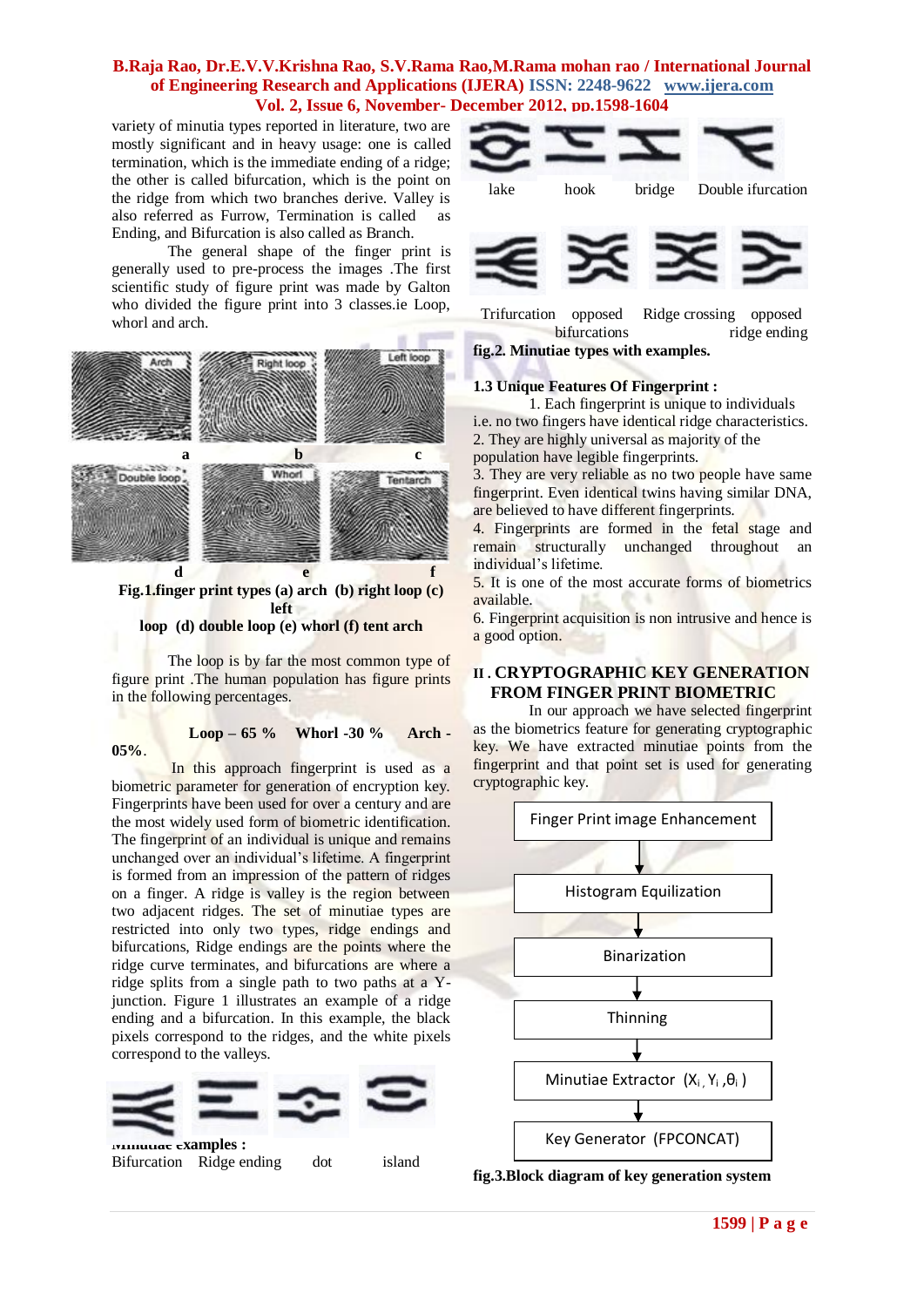The various steps required for generating cryptographic key from fingerprint biometric are

- 1. Fingerprint Image Enhancement
- 2. Histogram Equalization
- 3. Fingerprint Image Binarization
- 4. Thinning
- 5. Minutiae Extraction
- 6. Key generation

#### 2. **1.Finger print Image Enhancement**

Fingerprint Image Enhancement is to make the image clearer for easy further operations. Since the fingerprint images acquired from sensors or other media are not assured with perfect quality, enhancement methods, for increasing the contrast between ridges and furrows and for connecting the false broken points of ridges due to insufficient amount of ink, are very useful to keep a higher accuracy to fingerprint recognition[5]. The quality of the ridge structures in a fingerprint image is an important characteristic, as the ridges carry the information of characteristic features required for minutiae extraction. Ideally, in a well-defined fingerprint image, the ridges and valleys should alternate and flow in locally constant direction. This regularity facilitates the detection of ridges and consequently, allows minutiae to be precisely extracted from the thinned ridges. However, in practice, a fingerprint image may not always be well defined due to elements of noise that corrupt the clarity of the ridge structures. This corruption may occur due to variations in skin and impression conditions such as scars, humidity, dirt, and nonuniform contact with the fingerprint capture device. Thus, image enhancement techniques are often employed to reduce the noise and enhance the definition of ridges against valleys.

#### **2.2. Histogram Equalization**

Histogram equalization is to expand the pixel value distribution of an image so as to increase the perceptional information [6]. The original histogram of a fingerprint image has the bimodal type, the histogram after the histogram equalization occupies all the range from 0 to 255 and the visualization effect is enhanced.

#### **2.3***.* **Fingerprint Image Binarization**

Most minutiae extraction algorithms operate on binary images where there are only two levels of interest: the black pixels that represent ridges, and the white pixels that represent valleys. Binarization is the process that converts a grey level image into a binary image. This improves the contrast between the ridges and valleys in a fingerprint image, and consequently facilitates the extraction of minutiae. The outcome is a binary image containing two levels of information, the foreground ridges and the background valleys. A locally adaptive binarization method is performed to

binarize the fingerprint image. Such a named method comes from the mechanism of transforming a pixel value to 1 if the value is larger than the mean intensity value of the current block (16x16) to which the pixel belongs

## **2.4.Thinning**

Thinning is the process of reducing the thickness of each line of patterns to just a single pixel width The requirements of a good thinning algorithm with respect to a finger print are

 a) The thinned fingerprint image obtained should be of single pixel width with no discontinuities.

- b) Each ridge should be thinned to its centre pixel.
- c) Noise and singular pixels should be eliminated.

 d) No further removal of pixels should be possible after completion of thinning process.

The final image enhancement step typically performed prior to minutiae extraction is thinning [9]. Thinning is a morphological operation that successively erodes away the foreground pixels until they are one pixel wide. A standard thinning algorithm is employed, which performs the thinning operation using two sub iterations. This algorithm is accessible in MATLAB via the `thin' operation under the bwmorph function. Each sub iteration begins by examining the neighborhoods of each pixel in the binary image, and based on a particular set of pixeldeletion criteria, it checks whether the pixel can be deleted or not. These sub iterations continue until no more pixels can be deleted. The application of the thinning algorithm to a fingerprint image preserves the connectivity of the ridge structures while forming a skeletonised version of the binary image. This skeleton image is then used in the subsequent extraction of minutiae.

## **2.5 Minutiae Extraction**

The fingerprint recognition problem can be grouped into three sub-domains: **fingerprint enrollment, verification and fingerprint**  identification. In addition, different from the manual approach for fingerprint recognition by experts, the fingerprint recognition here is referred as AFRS (Automatic Fingerprint Recognition System), which is program-based Verification is typically used for positive recognition, where the aim is to prevent multiple people from using the same identity. Finger print verification is to verify the authenticity of one person by his fingerprint. There is one-to-one comparison in this case. In the identification mode, the system recognizes an individual by searching the templates of all the users in the database for a match. Therefore, the system conducts a one to-many comparison to establish an individual's identity. The Following Techniques are used for Finger print Recognition

**2.5.1.Minutiae Extraction Technique** Most of the finger-scan technologies are based on Minutiae. Minutia-based techniques represent the finger print by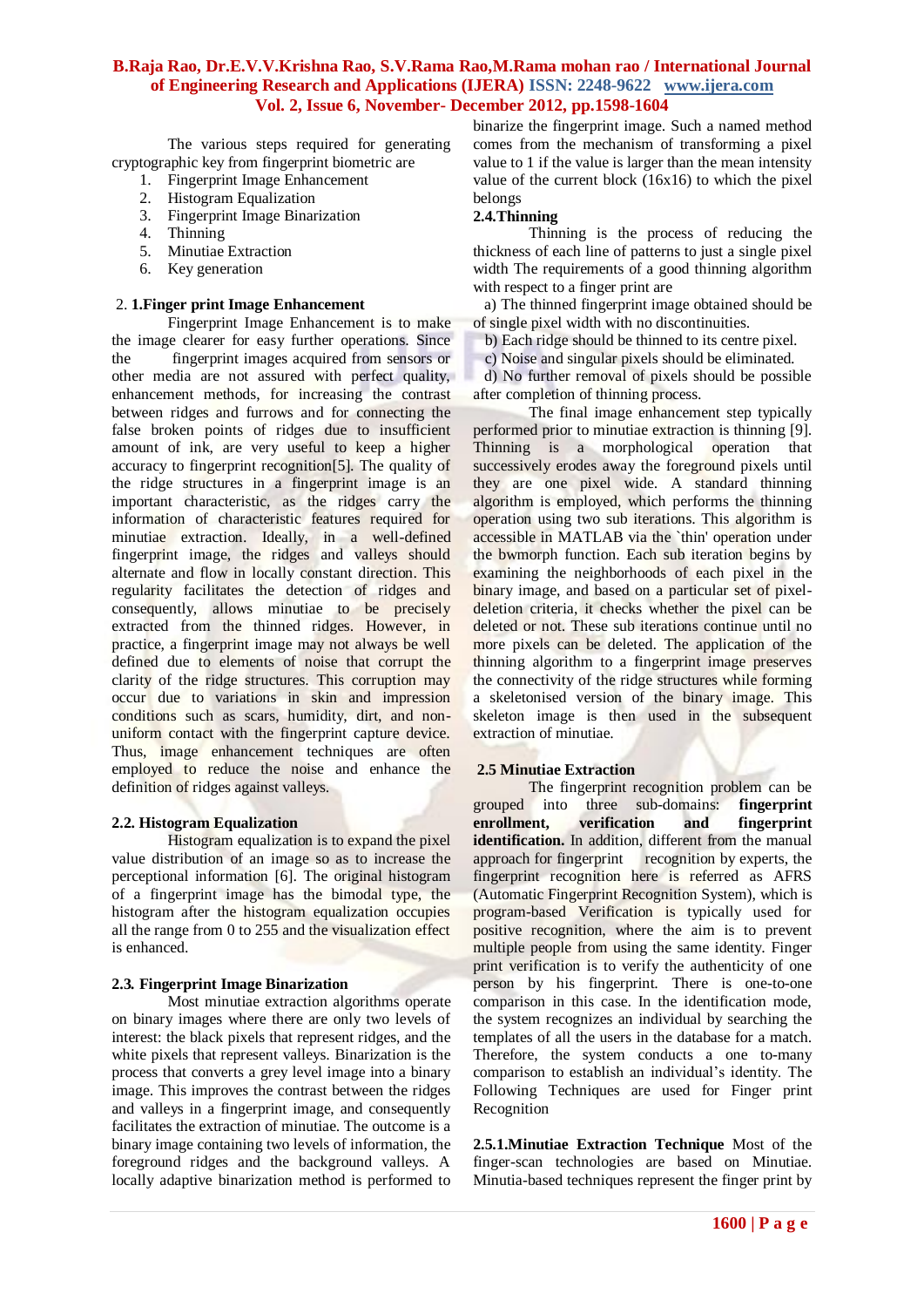its local features, like terminations and bifurcations. This approach has been intensively studied, also is the backbone of the current available fingerprint recognition products [4]. This work also concentrates on same approach.

#### **2.5.2. Pattern Matching or Ridge Feature Based Techniques**

Feature extraction and template generation are based on series of ridges as opposed to discrete points which forms the basis of Pattern Matching Techniques. The advantage of Pattern Matching techniques over Minutiae Extraction is that minutiae points may be affected by wear and tear and the dis advantages are that these are sensitive to proper placement of finger and need large storage for templates.

## **2.5.3. Correlation Based Technique**

Two figure prints are superimposed and correlation between corresponding pixels is computed for different alignments.

The most commonly employed method of minutiae extraction is the Crossing Number (CN) concept. This method involves the use of the skeleton image where the ridge flow pattern is eightconnected. The minutiae are extracted by scanning the local neighborhoods of each ridge pixel in the image using a 3*×*3 window. The CN value is then computed, which is defined as half the sum of the differences between pairs of adjacent pixels in the eightneighborhoods. Using the properties of the CN as shown in Table I below, the ridge pixel can then be classified as a ridge ending, bifurcation or nonminutiae point. For example, a ridge pixel with a CN of one corresponds to a ridge ending, and a CN of three corresponds to a bifurcation..

A method of securing communication is proposed which overcomes several problems associated with traditional cryptography. It provides a practical and secure way to integrate the fingerprint biometric into cryptographic applications. The crypto keys have been generated reliably from genuine fingerprint samples, which is stable throughout person's lifetime[7]. This approach has reduced the complicated sequence of the operation to generate crypto keys as in the traditional cryptography system and hence requires minimum amount of time complexity, which is aptly suited for any real time cryptography. Provides increased security of digital content. Biometrics brings in non repudiation and allow only the legal user to utilize the content. There is very limited risk of losing, stealing or forging the user's biological identifier.

| Table 1: Crossing Number Properties |                              |                        |  |  |  |  |
|-------------------------------------|------------------------------|------------------------|--|--|--|--|
| S.no                                | Property                     | <b>Crossing Number</b> |  |  |  |  |
|                                     | Isolated point               |                        |  |  |  |  |
|                                     | Ridge ending point           |                        |  |  |  |  |
| 3                                   | Continuing<br>ridge<br>point |                        |  |  |  |  |
|                                     |                              |                        |  |  |  |  |
|                                     | Bifurcation point            |                        |  |  |  |  |
|                                     | Crossing point               |                        |  |  |  |  |

**Table I: Crossing Number Properties**

The Crossing Number (CN) method is used to perform minutiae extraction. This method extracts the ridge endings and bifurcations from the skeleton image by examining the local neighborhood of each ridge pixel using a 3×3 window. The CN for a ridge pixel *P* is given by

$$
CN = 0.5 \sum_{i=1}^{9} |P_i - (P_{i+1})|, P_9 = P_1
$$

| $P_4$ | $\overline{P_3}$ | $P_2$ |  |   |  |   |  |
|-------|------------------|-------|--|---|--|---|--|
| $P_5$ | $\mathbf{P}$     | P,    |  |   |  |   |  |
| $P_6$ | $P_7$            | $P_8$ |  | 0 |  |   |  |
|       | a                |       |  |   |  | с |  |

where  $P_i$  is the pixel value in the neighborhood of P. For a pixel P, its eight neighboring pixels are scanned in an anti-

clockwise direction as follows

- If the central is one-value and has only one one-value as neighbor, then it is an end point like in Figure b).
- If the central is one-value and has three onevalue as neighbor, then it is an bifurcation like in Fig c).

After the CN for a ridge pixel has been computed, the pixel can then be classified according to the property of its CN value. As shown in Table I, a ridge pixel with a CN of one corresponds to a ridge ending, and a CN of three corresponds to a bifurcation. For each extracted minutiae point, the following information is recorded

- a) X and Y coordinates,
- b) Orientation of the associated ridge segment, and
- c) Type of minutiae (ridge ending or bifurcation).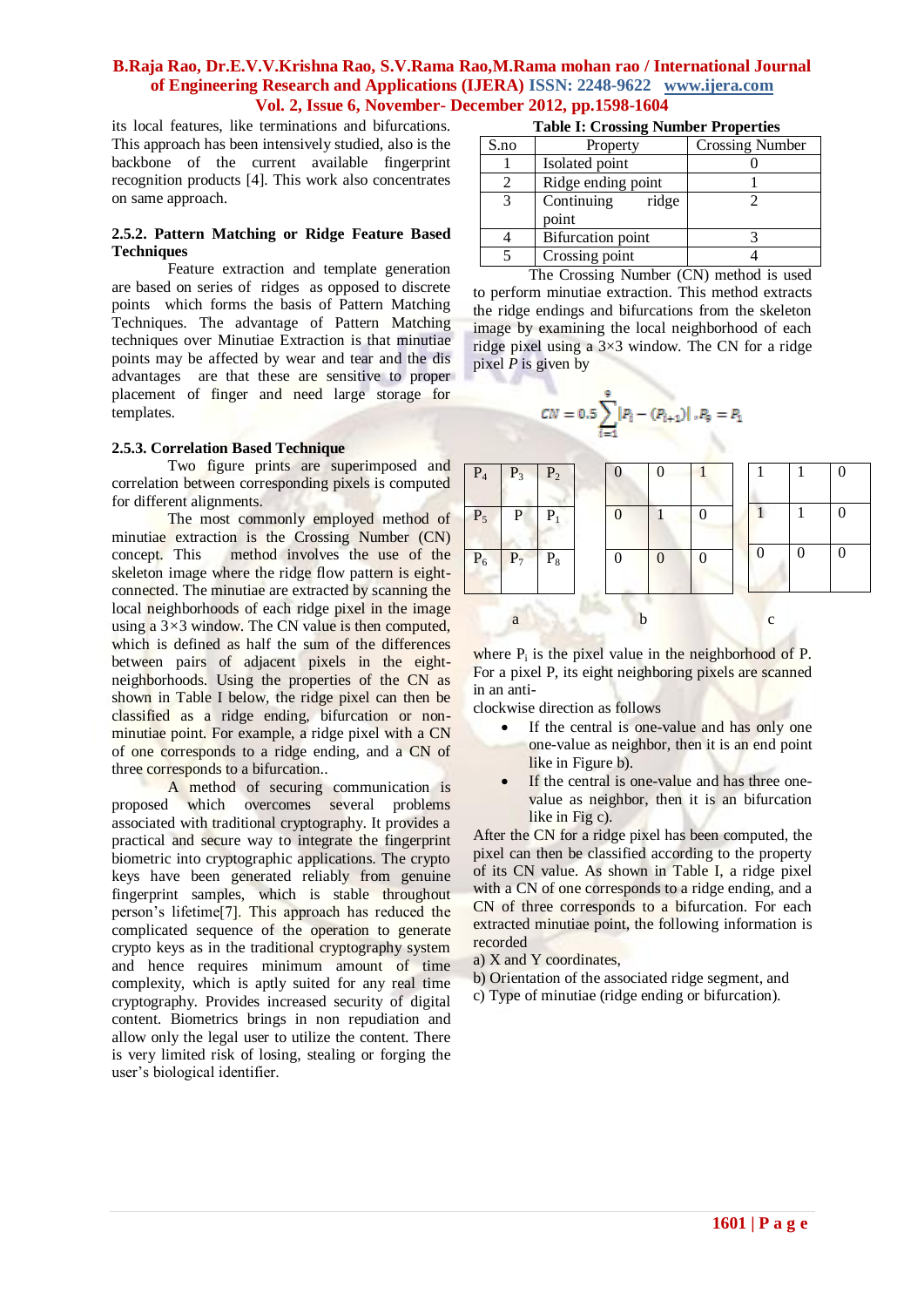|  |  | <b>Table II : Minutiae Points</b> |  |
|--|--|-----------------------------------|--|
|--|--|-----------------------------------|--|

|              | <b>Minutiae Position</b> | <b>Minuti</b><br>ae type | <b>Minuti</b><br>ae<br><b>Directi</b><br>on |  |
|--------------|--------------------------|--------------------------|---------------------------------------------|--|
| $\mathbf{X}$ | $Y -$                    | <b>Crossi</b>            | <b>Theta</b>                                |  |
| Coordinate   | Coordinate               | ng                       |                                             |  |
|              |                          | <b>Numbe</b>             |                                             |  |
|              |                          | r                        |                                             |  |
| 33           | 238                      | 3                        | 270                                         |  |
| 174          | 335                      | 1                        | 135                                         |  |
| 394          | 327                      | 1                        | 45                                          |  |
| 503          | 537                      | 3                        | 225                                         |  |
| 698          | 112                      | 1                        | 90                                          |  |
| 856          | 381                      | 3                        | 270                                         |  |

## **2.6. Cryptographic Key Generation**

Elliptic curves are mathematical constructs that have been studied by mathematicians since the seventeenth century. The following section will provide the general architecture of implementation and details about the algorithms for embedding minutiae on elliptic curve and the biometric based key generation method. To encode plaintexts as points on some elliptic curve E defined over a finite field Fp. Here plaintext is nothing but the minutiae co-ordinate which is extracted from the fingerprint. Minutiae is represented in three co-ordinate system as  $(x,y,\theta)$ . To map the minutiae on to the elliptic curve, this three co-ordinate minutiae are converted into one coordinate system and then this single co-ordinate value is mapped on to elliptic curve.Therefore in the proposed algorithm, by using these co-ordinates, the private key is generated. To generate the key, all the minutiae co-ordinates of the given image are to be extracted.

#### **2.6.1. Algorithm**

First, add all x co-ordinates, y co-ordinates and  $\theta$  co-ordinates separately and then take average value each co-ordinates separately. This resultant average values of X and Y co-ordinates are in decimal representation and the co-ordinate θ will be in radians. Now this average values are converted into binary string separately subject to the condition that the input image should be resized into 256x256 array during preprocessing of the image for minutiae extraction. So maximum value for each co-ordinate require 9 bits for each X and Y co-ordinates to represent 256 and  $\theta$ require maximum of 3 bits. Finally, these three binary strings are converted into one co-ordinate value by concatenation these three binary strings, which will give the private key for the given finger printimage. The algorithm **FPCONCAT** for the above processes follows as below:

Step 1: Get the binary values XBi, YBi and θBi of Xi,  $Y$ i and  $θ$ i for given i<sup>th</sup> minutiae.

Step 2: Concatenate all the binary values in the following order.

 $MB_i = X$  Location (9bits) + X Location (9bits) +angle(3 bits)

Step 3: Convert the above concatenated binary string MBi to decimal to get the single co-ordinate value M1i.

Let K be a large enough integer so that the failure probability of 1 out of 2k will be satisfied when the plaintext m is attempted to imbed; in practice k=30. Suppose message units are integers 0  $\leq$  m  $\leq$  M, then finite filed should be selected to satisfy q>Mk. Therefore the integers are from 1 to Mk in the form  $mk+j$ , where  $1 \le j \le k$  [10]. Thus the given m, for each  $j = 1,2,...,k$  obtain an element x of Fp corresponding to  $mk+j$  by using the following equation.

$$
Y^2 = x^3 + a x + b
$$
 (1)

Step 1: Let  $k = 30$ 

Step 2:  $X_i = MB_i + j$  where  $1 \le i \le k$ Step 3. For each Xi, compute Yi using the following equation.

$$
F(Xi) = Yi^2 = Xi^2 + aX_i + b \mod p \dots (2)
$$

Step 4: If  $f(X_i)$  is non square, then increment j by 1 and try

again with new  $X_i$ .

Step 5: If *j* reaches K, then increment k

Step 6: Repeat the above steps for all minutiae

Step 7: Mapped points Pmi  $\in$  E(F q)

Thus the single co-ordinate value is mapped on to the elliptic curve.

#### **III. Experimental Results**

In real time application, it is applied in such a way that the enhanced finger print is given as input to the Minutiae Extractor. Output of Minutiae Extractor is the list of Minutiae Co-coordinators, which is given as input to the Key Generator, which will generates the biometric based key.. More than 100 finger print images were tested using different ECC parameter sets. The average computation time taken for the key generation process is 0.032 ms. This scheme is programmed in Matlab (Matlab7.6). We have tested the proposed system with diverse fingerprint images. The minutiae points are extracted from the fingerprint images using the approach discussed. A Unique cryptographic key is generated from the biometric template of a user. The following are the experimental results obtained for the proposed approach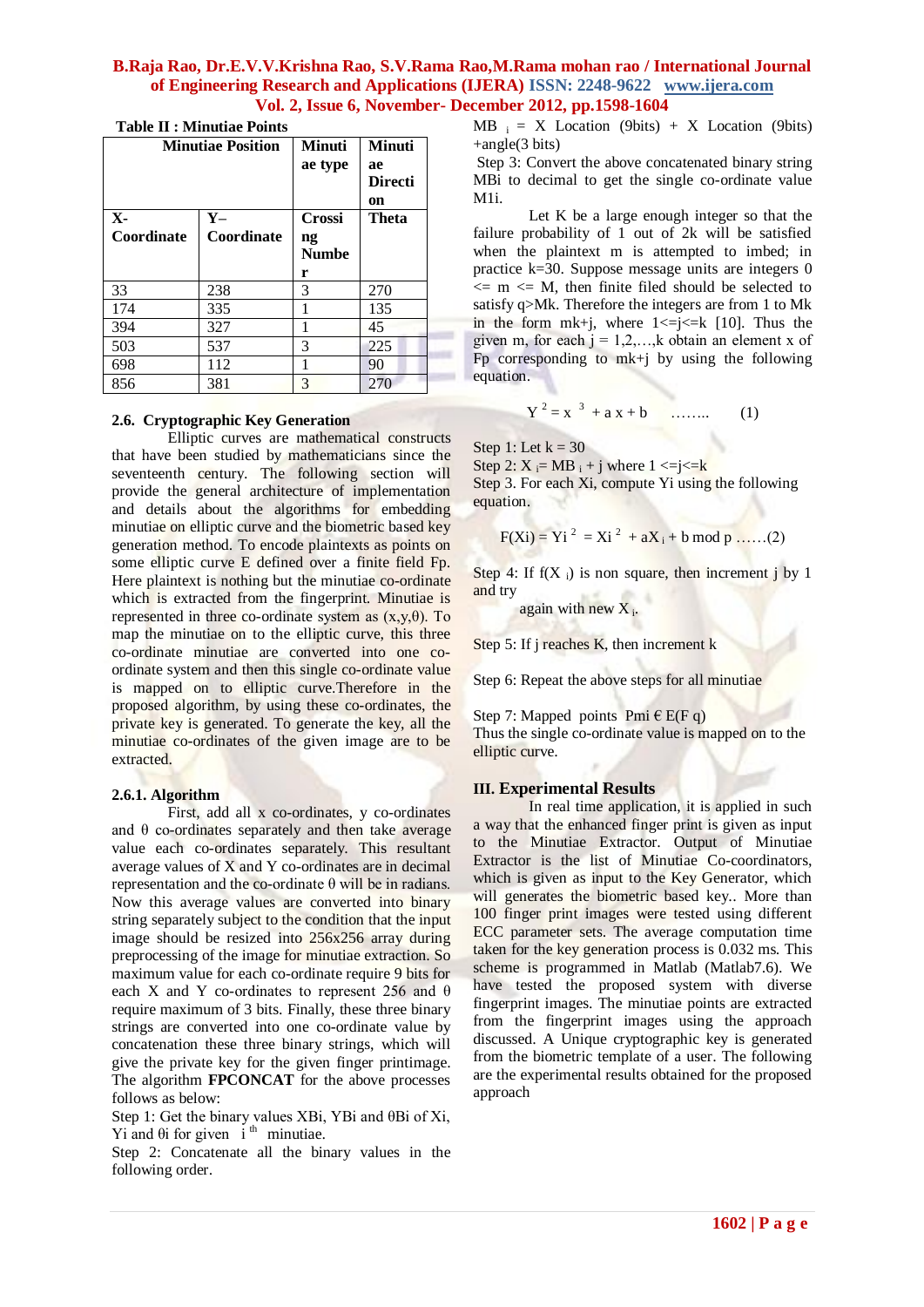

contract the contract of the contract of **fig 4 a) Image of sample fingerprint b) Image after histogram equalization c) Minutiae Points** 



**Original Image Enhanced image fig. 5 Histogram Enhancement**



Binarized image Enhanced gray image



**fig. 6. Finger print image after Binarization** 

**fig. 7. Finger print image after Thinning**

The key generated from the sample finger print is

**1100000000000011101000001100001000000000001 1011111011000001100101110010010111100000011 10010000010110000110000010000000001010100 fig. 8. Generated key.**

## **IV.CONCLUSION**

A method of securing communication is proposed which overcomes several problems associated with traditional cryptography. It provides a practical and secure way to integrate the fingerprint biometric into cryptographic applications. The crypto keys have been generated reliably from genuine fingerprint samples, which is stable throughout person's lifetime. This approach has reduced the complicated sequence of the operation to generate crypto keys as in the traditional cryptography system and hence requires minimum amount of time complexity, which is aptly suited for any real time<br>cryptography[11]. Since ECC is adopted, this  $cryptography[11]$ . Since ECC architecture may be suitable for mobile based biometric applications.

## **References**

- [1] Umut Uludag, Sharath Pankanti, Salil Prabhakar, Anil K.Jain "Biometric Cryptosystems Issues and Challenges" Proceedings of the IEEE 2004.
- [2] A. Jain, R. Bolle, and S. Pankanti, "Biometrics Personal Identification in Networked Society", Kluwer Academic Publishers New York, Boston, Dordrecht, London, Moscow, pp. 1-64, 2002.
- [3] P. Komarinski, P. T. Higgins, and K. M. Higgins, K. Fox Lisa,"Automated Fingerprint Identification Systems (AFIS)", Elsevier cademic Press, pp. 1-118, 2005.
- [4] D. Maltoni, D. Maio, and A. Jain, S. Prabhakar, "4.3: Minutiae-based Methods' (extract) from Handbook of Fingerprint Recognition",Springer, New York, pp. 141- 144, 2003.
- [5] N.Lalithamani, K.P.Soman **"**Irrevocable Cryptographic Key Generation from<br>Cancelable Fingerprint Templates: An Cancelable Fingerprint Templates: An Enhanced and Effective Scheme". European Journal of Scientific Research ISSN 1450- 216X Vol.31 No.3 (2009), pp.372-387
- [6] K. Nallaperumall, A. L. Fred, and S. Padmapriya, "A Novel Technique for Fingerprint Feature Extraction Using Fixed Size Templates", IEEE2005 Conference, pp. 371-374, 2005.
- [7] P. Komarinski, P. T. Higgins, and K. M. Higgins, K. Fox Lisa, "Automated Fingerprint Identification Systems (AFIS)", ElsevierAcademic Press, pp. 1-118, 2005.
- [8] Y. Seto, "Development of personal authentication systems using fingerprint with smart cards and digital signature technologies," the Seventh International